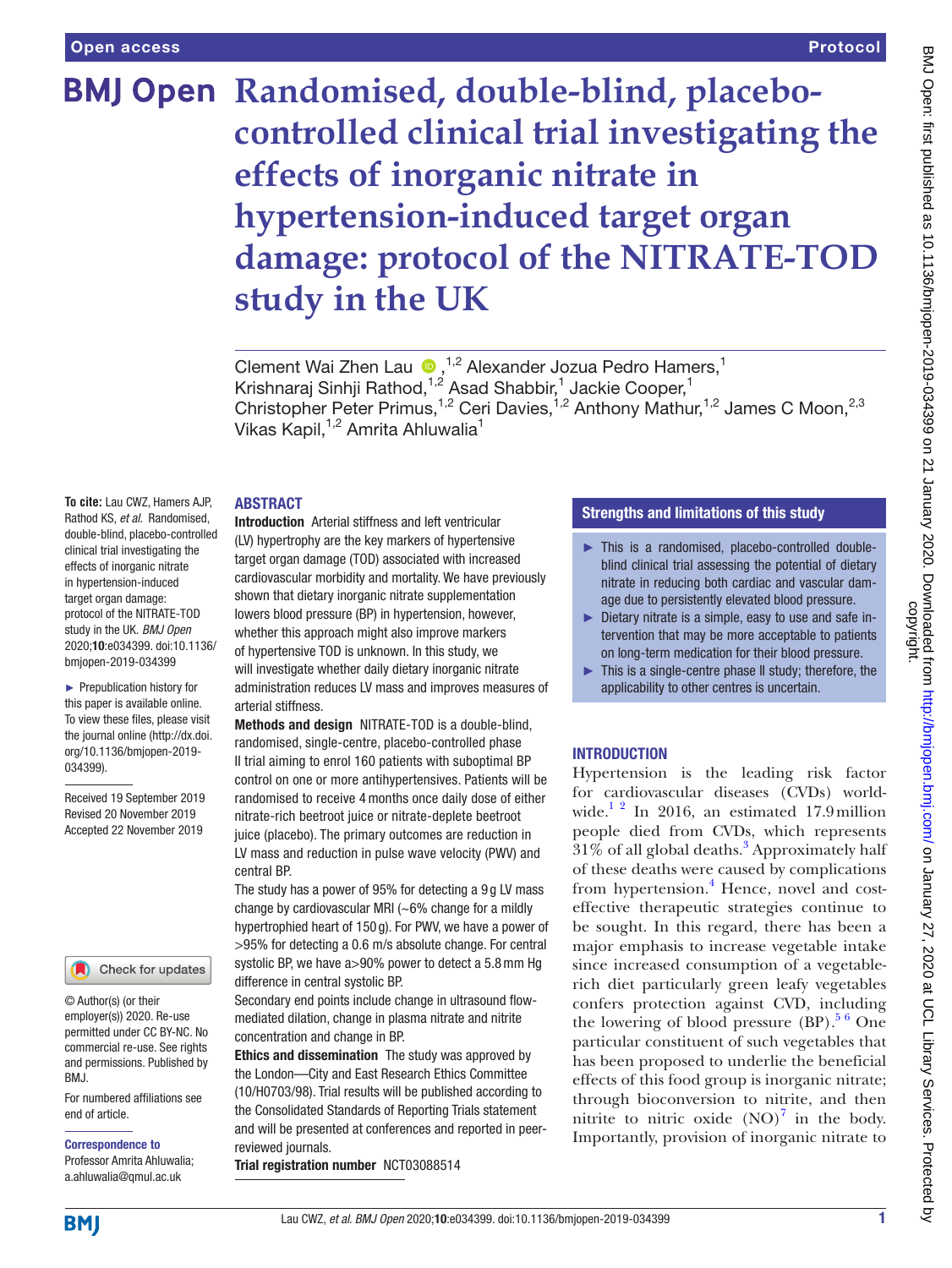hypertensive patients causes a rise in plasma nitrate and is associated with a decrease in BP.<sup>89</sup>

Dietary inorganic nitrate once ingested rapidly enters the circulation $8-10$  with a proportion of this nitrate being extracted and then secreted and concentrated in the saliva.<sup>11</sup> Bacteria residing in the oral cavity convert this nitrate to nitrite which is then swallowed<sup>12</sup>; appearing soon after within the circulation. We have recently shown that daily supplementation with dietary nitrate (providing approximately 6.4mmol nitrate daily) for 4 weeks was associated with robust, sustained and clinically meaningful reductions in BP (measured by clinic, ambulatory and home methods) of  $\sim 8/4$  mm Hg.<sup>[13](#page-7-8)</sup> However, persistent hypertension leads to both vascular and cardiac remodelling and whether inorganic nitrate-induced reductions in BP might be associated with improvements in either of these in the long term is unknown. Experimentally in patients one can assess this potential through the measurement of arterial stiffness and left ventricular (LV) mass, respectively, with increases of either conferring increased CV risk. Arterial stiffness (and its inverse measure, distensibility) refers to the decreased elasticity that develops in arteries as a consequence of vascular remodelling resulting from alterations of the fibrous components of the extracellular matrix (including elastin and collagen). $^{14}$  $^{14}$  $^{14}$  Importantly, increased arterial stiffness, as measured using carotid-femoral pulse wave velocity  $(PWV)$ ,<sup>15</sup> is a strong predictor of CV events,<sup>16</sup> and there have been suggestions that drug development targeting this phenomenon is likely to provide a new genre of therapeutics in the combat against  $CVD$ .<sup>17</sup> Additionally, an increased central pulse pressure occurs when the large conduit blood vessels lose their elasticity and become less able to accommodate all of the blood ejected from the heart. This increase in pressure results in an increase in central systolic BP and causes an increase in the stress imposed on the left ventricle, which in turn can result in LV hypertrophy  $(LVH).<sup>18</sup>$  Elevated LV mass is an initial compensatory mechanism to normalise wall stress due to elevated BP. However, this cardiac remodelling eventually becomes maladaptive with an increase in myocardial oxygen consumption, cardiac chamber dilation, reduced LV contractility and progressive deterioration to heart failure.<sup>[19](#page-7-14)</sup> The measure of LVH as a prognostic indicator of adverse outcome was first convincingly identified in the Framingham study, $20$  and numerous studies since have confirmed the strong relationship between LVH and CV events and mortality.<sup>21</sup> <sup>22</sup> Perhaps, more importantly, LV mass reduction is associated with further improvements in CV outcomes.<sup>23 24</sup>

It has been proposed that insufficient supply of endogenous NO likely contributes to the progression and wors-ening of arterial stiffness and LVH.<sup>[25](#page-7-18)</sup> Preclinical studies have demonstrated that an elevation of systemic nitrite levels reduces cardiac hypertrophy in mice. $26$  Moreover, administration of inorganic nitrate reduces PWV healthy volunteers and hypertensive patients in shortterm studies. $13 27$  It is also possible that decreasing arterial

BMJ Open: first published as 10.1136/bmjopen-2019-034399 on 21 January 2020. Downloaded from http://bmjopen.bmj.com/ on January 27, 2020 at UCL Library Services. Protected by<br>copyright. BMJ Open: first published as 10.1136/bmjopen-2019-034399 on 21 January 2020. Downloaded from <http://bmjopen.bmj.com/> BMJ Open. BMJ Open: Firsty Services. Protected by

stiffness improves ventricular–arterial coupling which might result in benefits in cardiac function.<sup>2</sup>

The objective of this study is to determine whether a dietary nitrate intervention might elevate the levels of NO in the body sufficiently to alter both heart and blood vessel remodelling in hypertensive patients with suboptimal BP control.

## **METHODOLOGY** Trial objectives Aims of research

We wish to test the hypothesis that dietary supplementation of inorganic nitrate (in beetroot juice) elevates circulating nitrate and nitrite levels ultimately delivering NO to the vasculature and thereby improving endothelial, vascular and cardiac function in patients with treated yet uncontrolled hypertension. Specifically, the aim is to investigate whether prolonged dietary nitrate ingestion in hypertensive patients with suboptimal BP control, can cause reductions in LV mass and PWV.

## Participant selection

This is a single-centre study, in which patients will be identified and recruited at Barts Health National Health Service (NHS) Trust. In addition, other participant identification centres will be used to identify suitable participants via the National Institute for Health Research (NIHR) Clinical Research Network and local NHS Trusts.

## Original hypothesis

Dietary inorganic nitrate ingestion, in addition to existing pharmacological therapy, reduces BP leading to reductions in LV mass and arterial stiffness.

## Primary end points

The primary end points are change in LV mass, determined using cardiovascular MRI (CMR) (NITRATE-LVH arm) and a change in central systolic BP and PWV (NITRATE-CBP arm).

## Secondary end points

Secondary endpoints are change in ultrasound determined brachial artery flow-mediated dilation (FMD), change in plasma nitrate and nitrite levels and a change in peripheral BP.

## Exploratory end points

Exploratory end points for cardiac imaging include a change in aortic distensibility, LV systolic and diastolic function, LV volumes and ejection fraction, left atrial volumes and function and markers of myocardial fibrosis and oedema. We will assess changes in 12-lead ECG parameters of LVH. With regard to BP, we will assess for changes in BP variability, BP control rate and BP circadian pattern. We will also perform analysis of the salivary microbiome. Finally, we will assess changes in quality of life score (EQ-5D questionnaire) and biochemical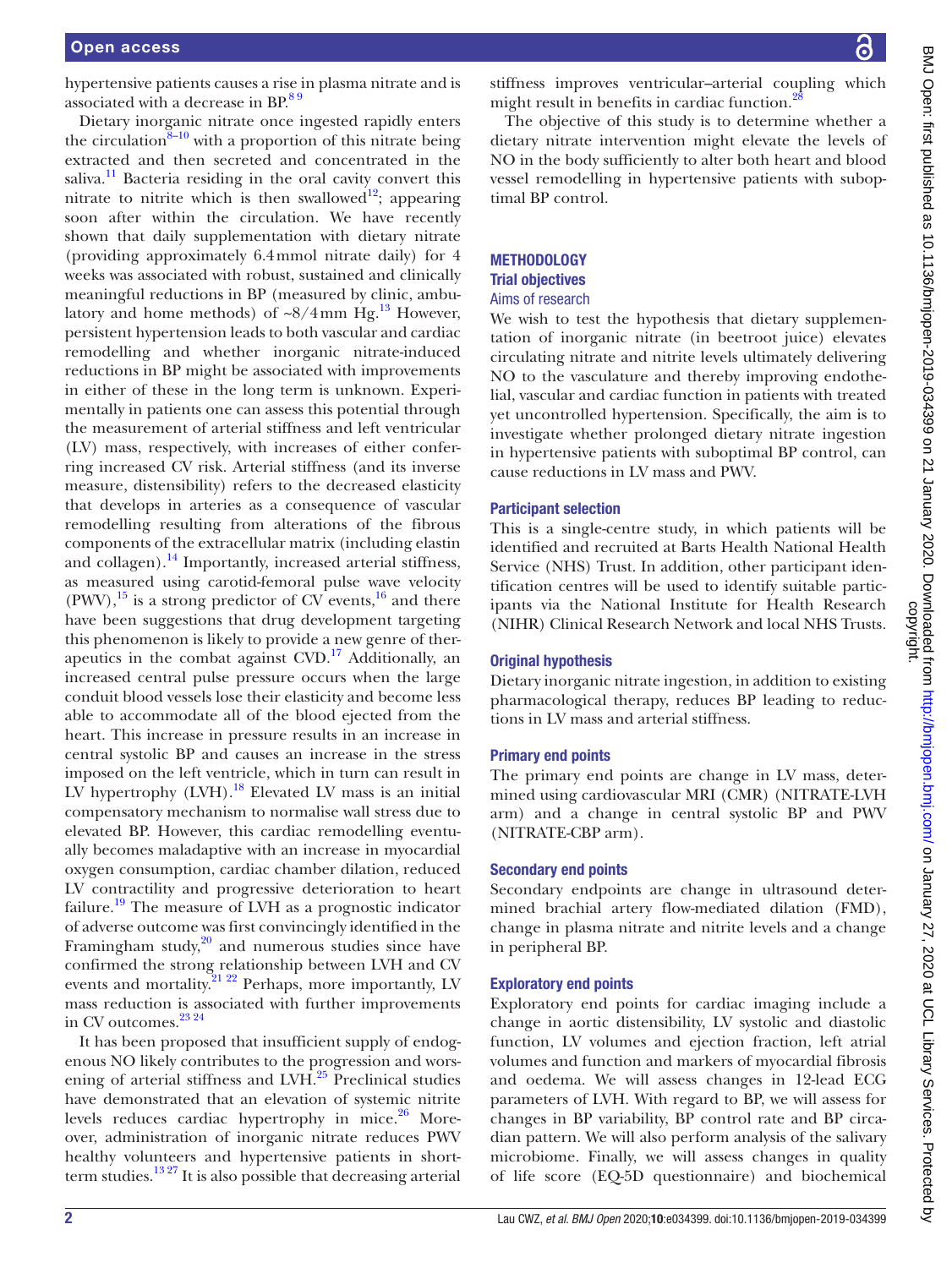measures for example, urine albumin excretion, cholesterol fractions, B-natriuretic peptide and troponin T.

# Inclusion criteria

A subject will be eligible for inclusion in this study only if all of the following criteria apply:

- 1. Patients will be enrolled following an informed consent.
- 2. Aged 18–80 years.
- 3. The study subjects will be hypertensive with evidence of difficulty treating to target BP (daytime ambulatory BP monitor 135–170 and/or 85–105mm Hg) on one or more antihypertensive agent, with insufficient efficacy or intolerance of medications.
- 4. For the NITRATE-LVH arm, echocardiographic evidence of LVH (LV mass indexed to body surface area (BSA); males > $115 \text{ g/m}^2$ ; females > $95 \text{ g/m}^2$ ).
- 5. Patients will have been established on an antihypertensive treatment regime for at least 1month by the time of participation in the study and will not require changes in pharmacological intervention for the duration of the trial.

# Exclusion criteria

Unless specified, a subject will not be eligible for inclusion in this study if any of the following criteria apply:

- 1. History of chronic viral hepatitis (including presence of hepatitis B surface antigen or hepatitis C antibody) or other chronic hepatic disorders.
- 2. History of increased liver function tests (alanine transaminase (ALT), aspartate transaminase (AST)) due to acute or chronic liver conditions, 3x above the upper limit of normal or bilirubin 1.5x above the upper limit of normal at screening.
- 3. Renal impairment with creatinine clearance (estimated glomerular filtration rate (eGFR)) of <50mL/min at screening.
- 4. Patients with diabetes mellitus defined by previous history of diabetes or haemoglobin A1c (HbA1c)  $>6.5\%$  ( $>48$ mmol/mol) at screening.
- 5. Subjects with low-density lipoprotein cholesterol (LDLc), >7.5mmol/L and/or triglyceride level  $>10$  mmol/L.
- 6. History of heart failure defined as New York Heart Association (NYHA) class II–IV or those with known LV dysfunction (LV ejection fraction  $\langle 40\% \rangle$  regardless of symptomatic status.
- 7. History of malignancy within the past 5 years, other than non-melanoma skin cancer.
- 8. Current life-threatening condition other than vascular disease (eg, very severe chronic airways disease, HIV positive, life‐threatening arrhythmias) that may prevent a subject from completing the study.
- 9. Use of an investigational device or investigational drug within 30 days or five half-lives (whichever is longer) preceding the first dose of study medication.
- 10. Subjects who will commence or who are likely to commence regular treatment with non-steroidal anti-inflammatory drugs (other than aspirin), from screening until study completion.
- 11. Any non-stable dosing of ongoing medication regimens throughout the study trial.
- 12. Drug abuse within the past 6 months.
- 13. The subject has a 3-month prior history of regular alcohol consumption exceeding an average weekly intake of >28 units (or an average daily intake of greater than three units) for males, or an average weekly intake of >21 units (or an average daily intake of greater than two units) for females. 1 unit is equivalent to a half-pint (284mL) of beer/lager; 25mL measure of spirits or 125mL of wine.
- 14. Any other subject whom the investigator deems unsuitable for the study (eg, due to other medical reasons, laboratory abnormalities, expected study medication non-compliance or subject's unwillingness to comply with all study-related study procedures).
- 15. Subjects with rheumatoid arthritis, connective tissue disorders and other conditions known to be associated with chronic inflammation (eg, inflammatory bowel disease).
- 16. Subjects with any acute infection or recent systemic (oral or intravenous) antibiotics within 1month of screening, or significant trauma (burns, fractures).
- 17. Subjects who have donated more than 500mL of blood within 56 days prior to the study medication administration.
- 18. Self-reported use of antimicrobial mouthwash or tongue scrapes.
- 19. Concomitant xanthine oxidase inhibitors (such as allopurinol).
- 20. Known history of significant claustrophobia, previous intolerance of CMR or known (or suspected) incompatible metallic implant.
- 21. Pregnancy.
- 22. Allergy to gadolinium-based contrast agents used for CMR.
- 23. Patients with known LVH caused by another established pathology diagnosed prior to or at screening, for example, severe aortic stenosis, hypertrophic cardiomyopathy, amyloidosis and Fabry disease. Exceptions to the exclusion criteria:
- ► For criteria 18, patients can enter the trial if they discontinue the use of antimicrobial mouthwash for the duration of the clinical trial.
- ► Criteria 20 and 22 do not apply to participants who will not have a CMR scan in the NITRATE-CBP arm.

# Study design and intervention

This is a prospective double-blind, placebo-controlled, clinical study. A total of 160 patients (male and female, age 18–80) with hypertension as per requirements indicated above will be recruited. [Figure](#page-3-0) 1 shows a summary of the study scheme. Patients will be stratified at screening into two arms. Participants with LVH at screening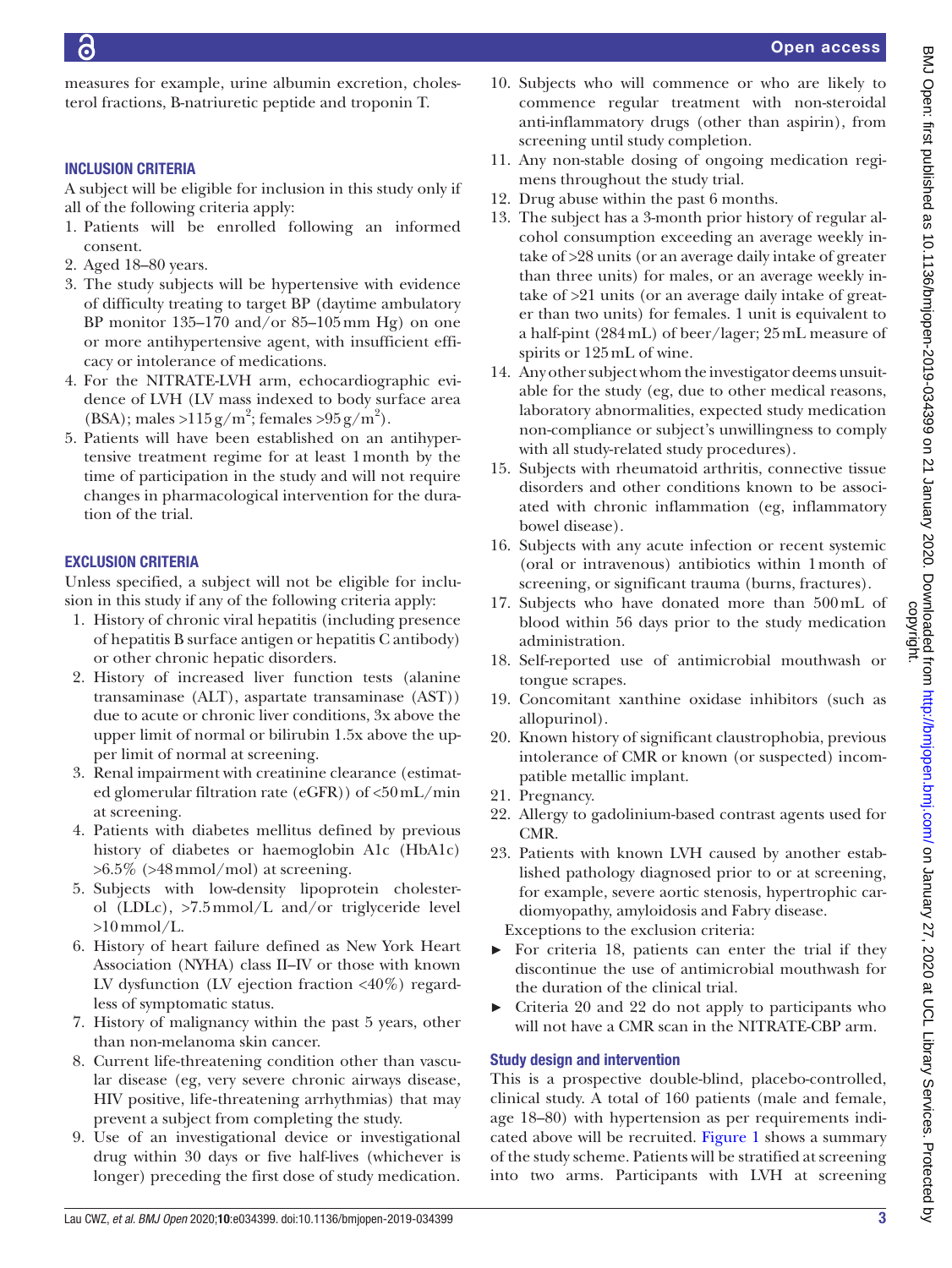

<span id="page-3-0"></span>Figure 1 Study protocol. ABPM, ambulatory blood pressure monitor; BP, blood pressure; CBP, central blood pressure; CMR, cardiovascular magnetic resonance; FMD, flow-mediated dilation; LVH, left ventricular hypertrophy; PWA, pulse wave analysis; PWV, pulse wave velocity.

echocardiography will enter the NITRATE-LVH arm (n=80) while those who do not have LVH but satisfy the other eligibility criteria will enter the NITRATE-CBP arm (n=80). LVH is defined by increased LV mass determined by acquiring a parasternal long-axis image and subsequently measured for the interventricular septal wall thickness, end-diastolic LV cavity diameter and posterior LV wall thickness according to published guidelines.<sup>29</sup> LV mass is calculated as previously described and indexed to  $BSA.<sup>30</sup>$ 

All visits will take place at the William Harvey Heart Centre, Queen Mary University of London and Barts Heart Centre, St Bartholomew's Hospital, Barts Health NHS Trust. Patients will be randomised to receive 70mL of a beetroot juice concentrate containing ∼6mmol nitrate or nitrate-depleted placebo juice concentrate (James White Drinks, UK) control. The volunteers will start taking their daily dose after completion of their baseline visit (visit 1) for 16 weeks. Patients will be advised to take their dose of juice at the same time each day, preferably in the morning with their breakfast. Patients will be provided with dietary advice in relation to the calorific

content of interventions (both ∼100 kcal). In addition to baseline and 16week visits, patients will return to the clinic at 8 weeks for collection of samples for NOx analysis and for discussion of any adherence issues.

## Randomisation and blinding process

Patients will be block randomised on a 1:1 basis to receive either dietary nitrate or placebo, using a binary random number sequence [\(http://www.random.org](http://www.random.org)). Treatment assignment for volunteers in the dietary nitrate and placebo groups will remain blinded until data lock and statistical analysis at the end of the study. If unblinding is required, the chief investigator for the study will be informed. A list of the unblinded treatments will be kept in a secure location at the Barts Cardiovascular Clinical Trials Unit (CVCTU). The unblinding procedure will be available at all times.

## Patient and public involvement

Patients were directly involved in the design and planning of the study. Twenty previous Barts Health NHS Trust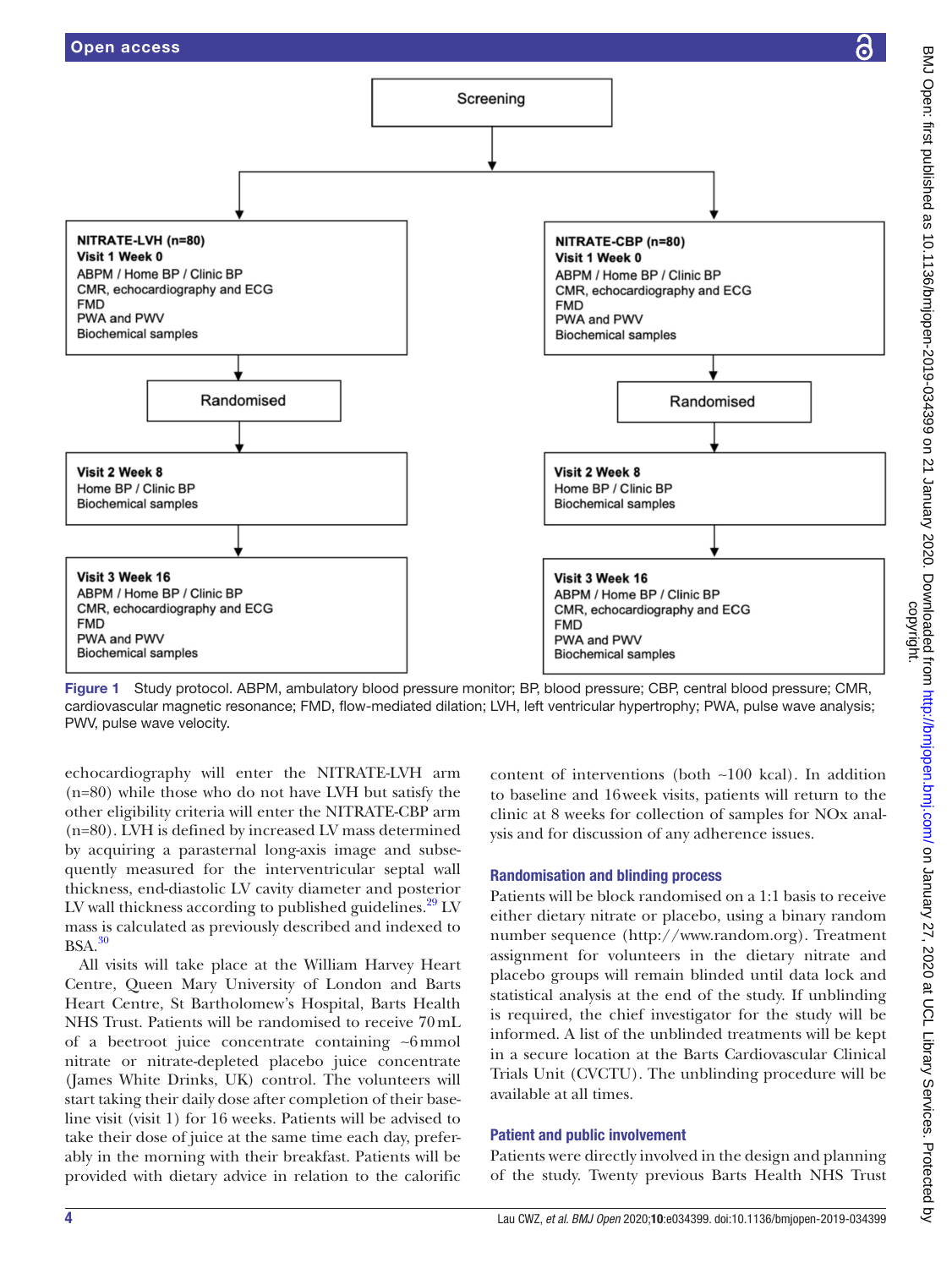patients were surveyed regarding aspects of trials involving dietary interventions, which informed this protocol.

## Study start and end dates

Recruitment commenced on 23 March 2017. The provisional end date for recruitment is September 2020.

## Methods to be used

## Blood, saliva and urine analysis

In this study, venous blood will be taken using a 21-gauge butterfly needle at each visit. Blood samples will be centrifuged immediately and plasma separated. The plasma samples will be snap frozen in liquid nitrogen and stored at −80°C. These samples will be used for the purposes of making biochemical measurements and will be discarded once used. Similarly, saliva and urine will be collected at each visit. Saliva will be centrifuged, and a pellet generated. This pellet contains oral bacteria that have dislodged from the oral cavity. This pellet will be frozen for later analysis of oral bacteria by second-generation genome sequencing.

Nitrate and nitrite levels in saliva, blood and urine samples will be determined using ozone chemiluminescence as previously described.<sup>31</sup>  $\frac{32}{2}$  In brief, total nitrate and nitrite concentration (termed 'NOx') will be determined by adding samples to  $0.1 \text{ mol/L}$  vanadium (III) chloride in 1M hydrochloric acid refluxing at 95°C under nitrogen. Nitrite concentration will be determined by the addition of samples to 0.09mol/L potassium iodide in glacial acetic acid under nitrogen at room temperature. Nitrate concentration will be calculated by the subtraction of (nitrite) from (NOx). All measurements will be conducted by an individual blinded to the intervention. In addition, a sample from each batch of juice sent to each volunteer will be analysed for NOx content.

## Pulse wave analysis and pulse wave velocity

Pulse wave analysis (PWA) and PWV are the measures of arterial stiffness, which will be determined by a noninvasive Vicorder device (Skidmore Medical, Bristol, UK). For PWA, the pulse wave will be recorded from the brachial cuff applied to the non-dominant arm. For PWV, the pulse wave will be simultaneously recorded from the carotid and femoral site using an oscillometric method. A small, inflatable neck pad will be placed directly over a carotid artery and secured around the neck by a Velcro tab and a cuff will also be placed around the patient's ipsilateral upper thigh. Both carotid and femoral cuffs will be simultaneously inflated automatically to 65mm Hg and the corresponding oscillometric signal from each cuff digitally analysed to extract the pulse time delay. To estimate the aortic length, the distance between the sternal notch and the thigh cuff will be measured. From these measurements, PWV can be derived as PWV=aortic distance/pulse time delay.<sup>[33](#page-7-24)</sup>

## Flow-mediated dilation

FMD will be used to non-invasively assess endothelial function, using vascular ultrasound to measure the increase in

brachial artery diameter in response to increased flow<sup>[34](#page-7-25)</sup> as previously described. $35$  A high-resolution external vascular ultrasound Siemens/Acuson Sequoia C256 Colour Doppler with a 7.0 MHz linear-array transducer supported by a stereotactic clamp will be used to assess the vessel diameter in the right arm. The vessel will be scanned in longitudinal section and the centre will be identified when the clearest views of the anterior and posterior artery walls have been obtained. Images will be magnified with a resolution box function and images of the brachial artery acquired continuously using semiautomated edge detection software (FMD Studio, Quipu s.r.l, Pisa, Italy) and analysed in real time. An automatic mathematical contour tracking operator locates the pulsed-wave Doppler of the brachial artery, which will be used to measure the diameter and blood flow velocity continuously for 1 min at baseline, then during 5 min of reduced blood flow (induced by inflation to 300 mm Hg of a pneumatic cuff placed on the right forearm site distal to the segment of artery being analysed), and finally for a further 5 min during the reactive hyperaemia following cuff release. FMD is defined as the maximum percentage increase in vessel diameter during the reactive hyperaemia. This procedure will be performed at visit 1 (baseline) and visit 3 (16 weeks). In some volunteers, following FMD, 0.4mg of sublingual glyceryl trinitrate will be administered at visit 1 and visit 3 to determine whether changes in FMD responses following intervention might be due to changes in smooth muscle reactivity.

## Transthoracic echocardiography

At visits 1 and 3, echocardiography is also performed to assess LV diastolic function. Images will be acquired for measures of LV diastolic function including left atrial end-diastolic volumes, pulmonary vein s/d ratio, mitral valve E/A ratio and  $E/e^{2.2936}$  Images will be acquired and analysed by an operator accredited by the British Society of Echocardiography.

## Cardiovascular MRI

The most accurate and reproducible measurements of LVH are made by CMR. $37$ <sup>2</sup>At visits 1 and 3, CMR in the NITRATE-LVH arm and those that consent in the NITRATE-CBP arm will be used to assess LV mass, volumes and ejection fraction, T1 and T2 mapping, patterns of late gadolinium enhancement (LGE), aortic distensibility and PWV. Participants will have a peripheral venous cannula inserted and gadolinium injected at doses up to  $0.2$  mmol/kg.

To allow a thorough assessment of cardiac function, the following imaging sequences will be undertaken:

- ► Scout images, including black and white blood transverse slices of the thorax.
- Long-axis cines (four-chamber, two-chamber, left ventricular outflow tract (LVOT-1 and LVOT-2), aortic valve short axis).
- ► Short-axis cine stack.
- ► T1 and T2 mapping.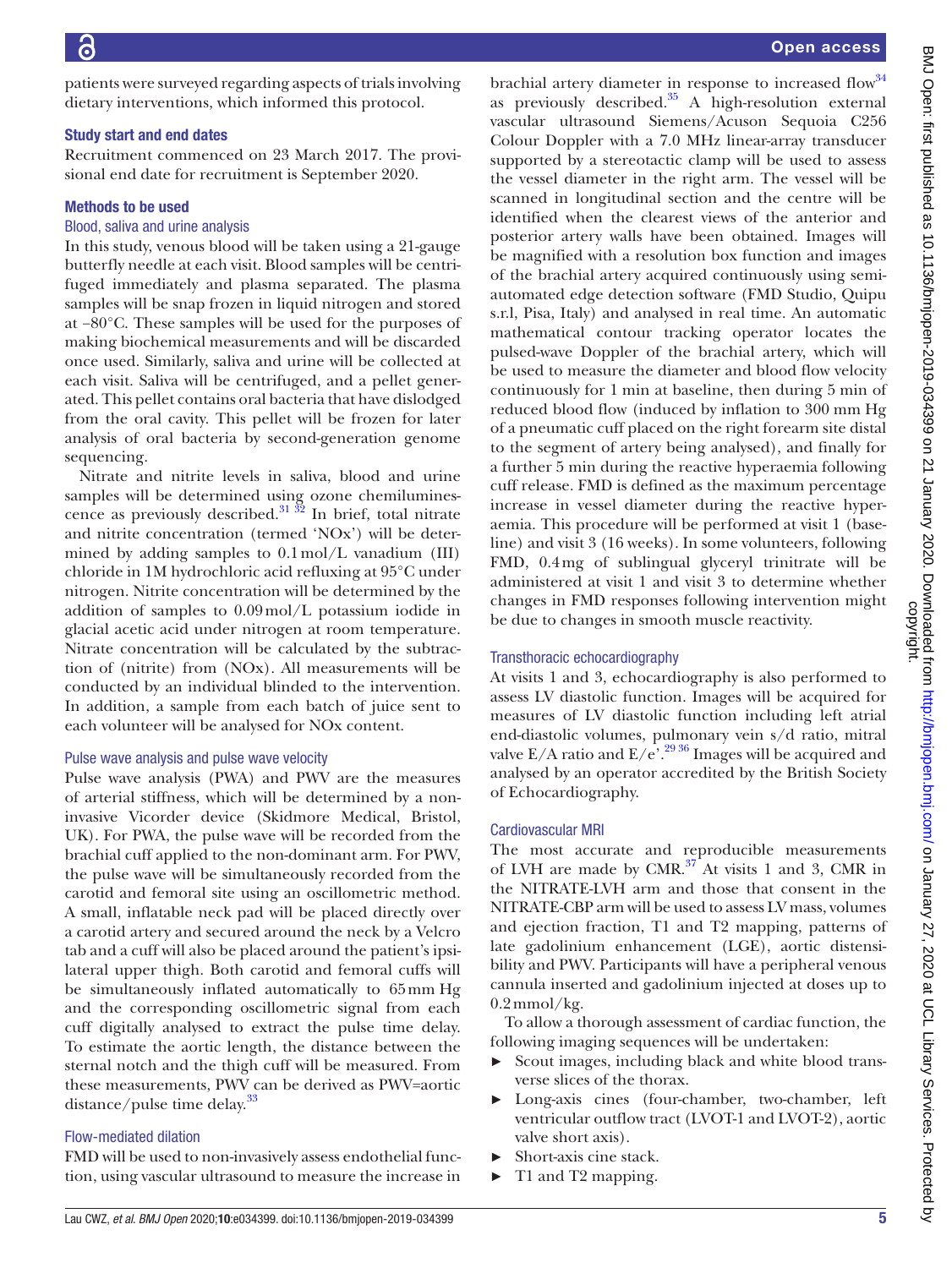- ► LGE in the four-chamber, two-chamber, threechamber views and short-axis stack.
- Postcontrast T1 mapping for extracellular volume quantification.
- ► Sagittal aortic views and aortic flow sequences for assessment of aortic distensibility and PWV.

Short-axis images will be acquired using standard sequences, that is, 10–12 slices of 8mm thickness with 2mm gap to achieve whole LV coverage. This is undertaken with the patient in held expiration. Cine and LGE short-axis stacks will be acquired using identical scanning geometry to assure correct image registration.

- The following offline parameters will be measured:
- ► Presence of significant extracardiac pathology.
- ► LV ejection fraction, volumes and mass.
- ► Distribution of LGE.
- ► Analysis of pre and post contrast T1 mapping and T2 mapping. Short-axis images will be segmented according to the American Heart Association (AHA) model as previously described.<sup>[38](#page-7-28)</sup>
- ► Aortic distensibility and PWV.

For the analysis of study outcomes, each study will be anonymised by a third party. This will be separate from the study identification (ID) to avoid bias between pretreatment and post-treatment studies. Documentation of this anonymisation will be stored on a secure server at the Barts CVCTU, with unblinding for clinical reasons as necessary. The principal investigator (PI) will be informed if this is necessary. Study analysis will occur in batches to prevent bias. For the assessment of LV volumes and mass, two readers will undertake assessment of inter and intraobserver variation prior to analysis of blinded study images. Image analysis will be overseen and adjudicated by an experienced level three CMR reader (JCM).

#### End of study definition

The study will end after the final visit at week 16.

## STATISTICAL ANALYSIS

In this study, we intend to recruit 80 patients in each treatment arm with stratification of 80 patients overall recruited to NITRATE-LVH and 80 recruited to the NITRATE-CBP arms (total n=160). This sample size will empower our trial to test for the primary and all major secondary endpoints listed below.

We determined the sample size using G\*Power 3.0. Calculations were based on unpaired t-tests, a significance level of 0.05 (two tailed) and the relevant SD of the mean difference from published studies with reproducibility data: central systolic BP 1.7mm Hg,<sup>39</sup> LV mass  $9.9 g, \frac{40}{3}$  $9.9 g, \frac{40}{3}$  $9.9 g, \frac{40}{3}$ CMR PWV 0.45 m/s,<sup>41</sup> Vicorder PWV 0.29 m/s.<sup>41</sup> For BP, we used measures of SD of systolic BP (as it has greater SD than diastolic BP) from the placebo limb of our previous intervention trial in hypertensive patients $13$ : clinic systolic BP 8.4mm Hg; ambulatory systolic BP 4.9mm Hg; home systolic BP 3.9mm Hg. International consensus documents on the optimal method for ultrasound FMD suggest

using laboratory-specific data in sample size calculation and have suggested that 40 participants in a parallel study are sufficient to determine statistically important differences. [35](#page-7-26) In a study of 4-week dietary nitrate intervention in hypertensive patients, SD of repeated measures of FMD in the placebo group was 0.6, while the mean difference between the groups was  $1.0\%$ ,<sup>13</sup> an SD of 1.1.

## Primary endpoints

For the individual stratified subgroups:

#### NITRATE-LVH

For the primary endpoint of LV mass regression, we have a power of 95% for detecting a 9g LV mass change (~6% change for a mildly hypertrophied heart of 150g). Previously published data showed a 10% reduction in LV mass in hypertensives after 3 months treatment with spironolactone.<sup>42</sup> Furthermore, dietary advice aimed at BP reduction in the Treatment of Mild Hypertension Study (TOMHS) demonstrated mean 9/9mm Hg BP reduction and  $\sim 20$ g LV mass reduction from baseline  $\sim 200$ g (by echocardiography) at 3 months post intervention, representing  $\sim$ 10% reduction in LV mass. $^{43}$ 

#### NITRATE-CBP

For non-CMR PWV, we have a power of >95% for detecting a 0.6 m/s absolute change (previously demonstrated following 4 weeks dietary nitrate in hypertensive patients $^{13}$ ). For CMR determined PWV, we have a power of >95% for detecting a 0.6 m/s absolute change.<sup>[13](#page-7-8)</sup> For our primary end point of reduction in central systolic BP, we expect a scaled reduction in BP relative to observed decreases in brachial BP (8.7mm Hg clinic brachial systolic  $BP$ <sup>[13](#page-7-8)</sup> though evidence suggests that low-dose intravenous nitrite infusions act to selectively lower central BP in preference to brachial BP and therefore expected differences may be larger.<sup>[44](#page-8-3)</sup> Nevertheless, using our conservative estimate based on two-thirds brachial BP effect, we have >90% power to detect a 5.8mm Hg difference in central systolic BP.

In post hoc analyses, data will be combined from the two groups to assess the overall impact of inorganic nitrate versus placebo on the entire cohort for BP, nitrate and nitrite analysis. In addition, correlation analyses will be conducted using Pearson's correlation between measures of NOx, LV mass, BP and PWV.

#### Secondary endpoints

a. Ultrasound FMD  $(\%)$ , >90% power for detecting a 1.0% absolute change from a reduced FMD of  $\sim 5\%$ .<sup>13</sup>

b. Brachial BP

- i. Clinic>85% power to detect 7mm Hg absolute change.<sup>13</sup>
- ii. Ambulatory >95% power to detect 7mm Hg absolute change. $^{13}$
- iii. Home >85% power to detect 7mm Hg absolute change.<sup>13</sup> The change observed in our 4 week study was  $\sim$ 7mm Hg<sup>[13](#page-7-8)</sup> but with reduced measurement frequency, the possibility of increase measurement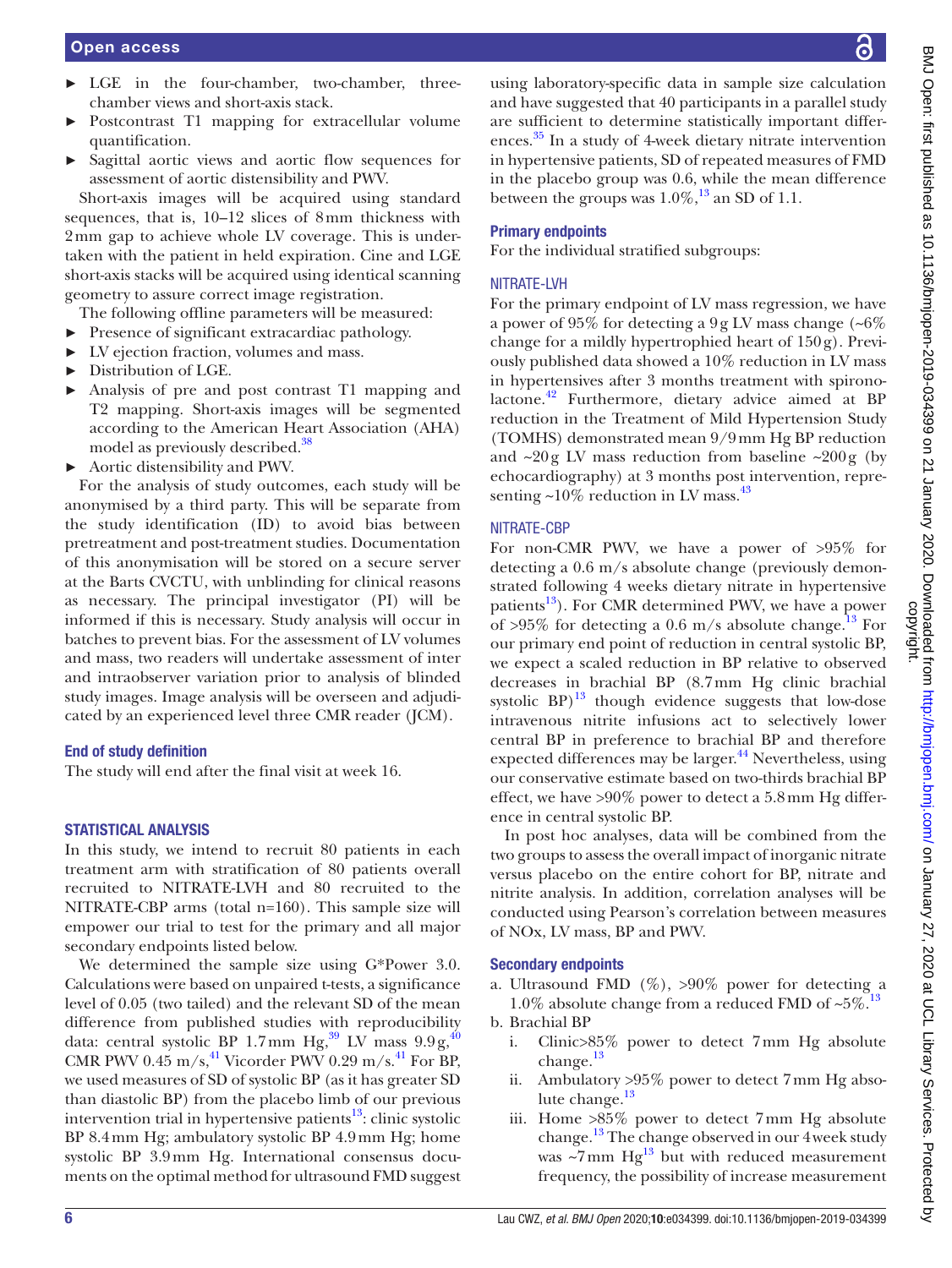variability, and therefore, SD was arbitrarily doubled for this calculation.

Our sample size calculations assume a drop-out rate of 15% (non-compliance with dietary intervention or follow-up visits) based on our centres previous observations.

Data will be analysed on an intention-to-treat basis. The data will be compared by multivariable regression analysis for each functional measure. The change from baseline in prespecified primary, secondary and exploratory outcomes will be compared between groups by Student's t-test. We will adjust the results for multiple variables: sex, age, weight, body mass index and the initial differences between groups in LV mass.

Written approval from the research ethics committee (REC) was obtained along with final sponsorship and NHS Health Research Authority approval.

## Safety considerations

The intervention is 70mL of beetroot juice concentrate or nitrate-deplete beetroot juice (placebo; James White Drinks). The nitrate is extracted using the same anion exchange technique to remove inorganic nitrate from the general drinking water supplies. There are no known serious side effects from these interventions and nitratefree juice is classified as a foodstuff. In addition, several recent publications using the placebo juice are now available. $45-47$  In the unlikely event of a serious adverse event (SAE) occurring directly as a result of the intervention, this would need to be reviewed by the chief investigator and the procedures followed as described below.

## Safety reporting

An AE will be documented in the participants' medical notes and the case report form and followed up by the investigators. SAEs will be reported to the sponsor and REC where in the opinion of the chief investigator the event was either 'related' (ie, resulted from administration of research procedures) and 'unexpected' (ie, the type of event is not an expected occurrence).

SAEs considered to be 'related' and 'unexpected' will be recorded in the participants' notes, the sponsor SAE form and reported to the sponsor's joint research management office within 24 hours of the research team being notified, and to the main REC within 15 days. The coinvestigators will be authorised to sign SAE forms in the absence of the PI. The intervention for the participant will be unblinded in the reporting of an 'unexpected and related' SAE, performed by an individual independent of the study procedures and will allow the investigators to remain blinded. The unblinding of single cases will only be performed if necessary for the safety of a participant.

#### **MONITORING**

#### Trial Steering Committee

The trial steering committee (TSC) is composed of three independent experts in the fields of: CMR, hypertension and clinical trials along with the investigators and the

data monitor and two lay members. This committee met before participant recruitment and will meet annually to assess safety, feasibility or any other arising problems and their recommendations followed.

#### Data safety and monitoring board

The trial is classified as low-risk and does not require the formal setting up of a data safety and monitoring board (DSMB), however, a DSMB has been established comprising a clinical trials physician, statistician and cardiovascular physician. The DSMB met to review data after 20 patients in each study arm had completed their involvement, to advise about planned sample size and safety signals. The study will be subject to monitoring by the sponsor, Queen Mary University of London, in accordance with their policies. Any monitoring findings will be relayed to the TSC by the chief investigator and acted in the best interest of patients, sponsor and funder.

## Ethics and dissemination

Data collection will be completed by the third quarter of 2020. Primary and secondary analysis will start immediately after data collection is completed, with an aim to prepare publications for submission in 2021. The results of the trial will be published according to the Consolidated Standards of Reporting Trials statement. Dissemination of results will be in peer-reviewed journal publications and presentations at national and international conferences.

## Summary

This is the first randomised-controlled trial assessing the use of prolonged dietary nitrate treatment in hypertension-induced target organ damage, specifically LVH and arterial stiffness. This study will determine the potential of prolonged dietary nitrate as adjunctive therapy in patients with sub optimally controlled hypertension on antihypertensive medication.

#### Author affiliations

<sup>1</sup>William Harvey Research Institute, Barts & The London, Queen Mary University of London, London, UK

<sup>2</sup>Department of Cardiology, Barts Health NHS Trust, London, UK

<sup>3</sup>UCL Institute of Cardiovascular Science, University College London, London, UK

Contributors All authors listed above fulfil all three International Committee of Medical Journal Editors (ICMJE) guidelines for authorship, which are (1) substantial contributions to conception and design, acquisition of data or analysis, and interpretation of data; (2) drafting the article or revising it critically for important intellectual content and (3) final approval of the version to be published. AA raised the funding. AA and VK designed the study. CWZL was responsible for coordinating the contribution of all authors to this paper. AA, VK, JCM and CWZL developed the protocol. CWZL and AJPH are involved the acquisition of data or data analysis. CWZL, KSR, JC, AS and CPP were responsible for drafting this paper. AM, CD, JCM, VK and AA were responsible for editing and providing guidance on the paper. All authors were responsible for critically revising the paper. All authors approved the final version of this paper for submission. This study is supported by the CVCTU, a branch of the Barts CTU UKCRC reg no. 4.

Funding This study and CWZL are funded by The Barts Charity through a large programme grant.

**Disclaimer** The Sponsor and funders have no involvement in the study design. collection of data, writing of this paper or decision to submit this paper for publication.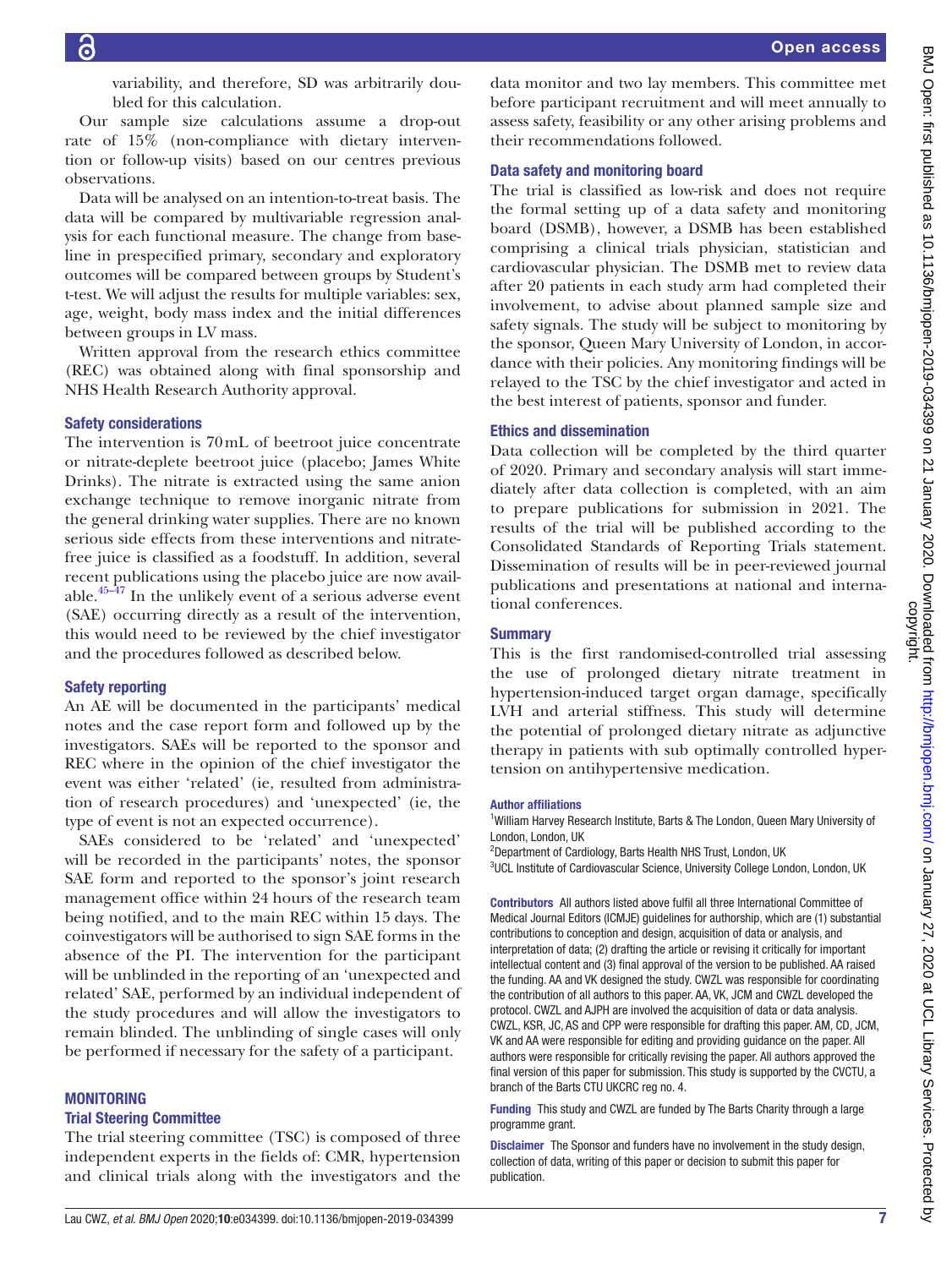Competing interests AA is a codirector of Heartbeet Ltd, which is a start-up company that seeks to identify commercial potential of dietary nitrate.

Patient consent for publication Not required.

Ethics approval The NIHR Barts Biomedical Research Centre Patient and Public Advisory Group reviewed this protocol prior to submission to the Research Ethics Committee (REC). The study protocol and any subsequent amendments, along with materials provided to participants and advertising material, were submitted to London - City and East REC. The study is performed in agreement with the Declaration of Helsinki and is approved by the local REC (London – City and East; 10/H0703/98).

Provenance and peer review Not commissioned; externally peer reviewed.

Open access This is an open access article distributed in accordance with the Creative Commons Attribution Non Commercial (CC BY-NC 4.0) license, which permits others to distribute, remix, adapt, build upon this work non-commercially, and license their derivative works on different terms, provided the original work is properly cited, appropriate credit is given, any changes made indicated, and the use is non-commercial. See: <http://creativecommons.org/licenses/by-nc/4.0/>.

#### ORCID iD

Clement Wai Zhen Lau <http://orcid.org/0000-0003-2736-0121>

## **REFERENCES**

- <span id="page-7-0"></span>1 Lim SS, Vos T, Flaxman AD, *et al*. A comparative risk assessment of burden of disease and injury attributable to 67 risk factors and risk factor clusters in 21 regions, 1990-2010: a systematic analysis for the global burden of disease study 2010. *[Lancet](http://dx.doi.org/10.1016/S0140-6736(12)61766-8)* 2012;380:2224–60.
- 2 Forouzanfar MH, Liu P, Roth GA, *et al*. Global burden of hypertension and systolic blood pressure of at least 110 to 115 MM Hg, 1990- 2015. *[JAMA](http://dx.doi.org/10.1001/jama.2016.19043)* 2017;317.
- <span id="page-7-1"></span>3 Vos T, Alemu Abajobir A, Hassen Abate K, *et al*. Global, regional, and national incidence, prevalence, and years lived with disability for 328 diseases and injuries for 195 countries, 1990-2016: a systematic analysis for the global burden of disease study 2016. *[Lancet](http://dx.doi.org/10.1016/S0140-6736(17)32154-2)* 2017;390:1211–59.
- <span id="page-7-2"></span>4 WHO. Global status report on noncommunicable diseases 2014. Geneva, 2014. Available: [http://apps.who.int/iris/bitstream/handle/](http://apps.who.int/iris/bitstream/handle/10665/148114/9789241564854_eng.pdf;jsessionid=FD9481BC2C213324152C9CDB8D3740DF?sequence=1) [10665/148114/9789241564854\\_eng.pdf;jsessionid=FD9481BC2C21](http://apps.who.int/iris/bitstream/handle/10665/148114/9789241564854_eng.pdf;jsessionid=FD9481BC2C213324152C9CDB8D3740DF?sequence=1) [3324152C9CDB8D3740DF?sequence=1](http://apps.who.int/iris/bitstream/handle/10665/148114/9789241564854_eng.pdf;jsessionid=FD9481BC2C213324152C9CDB8D3740DF?sequence=1)
- <span id="page-7-3"></span>5 Appel LJ, Moore TJ, Obarzanek E, *et al*. A clinical trial of the effects of dietary patterns on blood pressure. *[N Engl J Med](http://dx.doi.org/10.1056/NEJM199704173361601)* 1997;336:1117–24.
- 6 Joshipura KJ, Hu FB, Manson JE, *et al*. The effect of fruit and vegetable intake on risk for coronary heart disease. *[Ann Intern Med](http://dx.doi.org/10.7326/0003-4819-134-12-200106190-00010)* 2001;134:1106.
- <span id="page-7-4"></span>7 Lundberg JO, Feelisch M, Björne H, *et al*. Cardioprotective effects of vegetables: is nitrate the answer? *[Nitric Oxide](http://dx.doi.org/10.1016/j.niox.2006.01.013)* 2006;15:359–62.
- <span id="page-7-5"></span>8 Ghosh SM, Kapil V, Fuentes-Calvo I, *et al*. Enhanced vasodilator activity of nitrite in HypertensionNovelty and significance. *Hypertension* 2013;61.
- 9 Kapil V, Milsom AB, Okorie M, *et al*. Inorganic nitrate supplementation lowers blood pressure in humans. *[Hypertension](http://dx.doi.org/10.1161/HYPERTENSIONAHA.110.153536)* 2010;56:274–81.
- 10 Webb AJ, Patel N, Loukogeorgakis S, *et al*. Acute blood pressure lowering, vasoprotective, and antiplatelet properties of dietary nitrate via bioconversion to nitrite. *[Hypertension](http://dx.doi.org/10.1161/HYPERTENSIONAHA.107.103523)* 2008;51:784–90.
- <span id="page-7-6"></span>11 Tannenbaum SR, Weisman M, Fett D. The effect of nitrate intake on nitrite formation in human saliva. *[Food Cosmet Toxicol](http://dx.doi.org/10.1016/S0015-6264(76)80006-5)* 1976;14:549–52.
- <span id="page-7-7"></span>12 Duncan C, Dougall H, Johnston P, *et al*. Chemical generation of nitric oxide in the mouth from the enterosalivary circulation of dietary nitrate. *[Nat Med](http://dx.doi.org/10.1038/nm0695-546)* 1995;1:546–51.
- <span id="page-7-8"></span>13 Kapil V, Khambata RS, Robertson A, *et al*. Dietary nitrate provides sustained blood pressure lowering in hypertensive patients: a randomized, phase 2, double-blind, placebo-controlled study. *[Hypertension](http://dx.doi.org/10.1161/HYPERTENSIONAHA.114.04675)* 2015;65:320–7.
- <span id="page-7-9"></span>14 Greenwald SE. Ageing of the conduit arteries. *[J Pathol](http://dx.doi.org/10.1002/path.2101)* 2007;211:157–72.
- <span id="page-7-10"></span>15 Laurent S, Cockcroft J, Van Bortel L, *et al*. Expert consensus document on arterial stiffness: methodological issues and clinical applications. *[Eur Heart J](http://dx.doi.org/10.1093/eurheartj/ehl254)* 2006;27:2588–605.
- <span id="page-7-11"></span>16 Ben-Shlomo Y, Spears M, Boustred C, *et al*. Aortic pulse wave velocity improves cardiovascular event prediction. *[J Am Coll Cardiol](http://dx.doi.org/10.1016/j.jacc.2013.09.063)* 2014;63:636–46.
- <span id="page-7-12"></span>17 Boutouyrie P, Laurent S, Briet M. Importance of arterial stiffness as cardiovascular risk factor for future development of new type of drugs. *[Fundam Clin Pharmacol](http://dx.doi.org/10.1111/j.1472-8206.2008.00584.x)* 2008;22:241–6.
- <span id="page-7-13"></span>18 Gradman AH, Alfayoumi F. From left ventricular hypertrophy to congestive heart failure: management of hypertensive heart disease. *[Prog Cardiovasc Dis](http://dx.doi.org/10.1016/j.pcad.2006.02.001)* 2006;48:326–41.
- <span id="page-7-14"></span>19 Nadruz W. Myocardial remodeling in hypertension. *[J Hum Hypertens](http://dx.doi.org/10.1038/jhh.2014.36)* 2015;29:1–6.
- <span id="page-7-15"></span>20 Levy D, Garrison RJ, Savage DD, *et al*. Prognostic implications of echocardiographically determined left ventricular mass in the Framingham heart study. *[N Engl J Med](http://dx.doi.org/10.1056/NEJM199005313222203)* 1990;322:1561–6.
- <span id="page-7-16"></span>21 Kannel WB. Left ventricular hypertrophy as a risk factor in arterial hypertension. *[Eur Heart J](http://dx.doi.org/10.1093/eurheartj/13.suppl_D.82)* 1992;13:82–8.
- 22 Ruilope LM, Schmieder RE. Left ventricular hypertrophy and clinical outcomes in hypertensive patients. *[Am J Hypertens](http://dx.doi.org/10.1038/ajh.2008.16)* 2008;21:500–8.
- <span id="page-7-17"></span>23 Mathew J, Sleight P, Lonn E, *et al*. Reduction of cardiovascular risk by regression of electrocardiographic markers of left ventricular hypertrophy by the angiotensin-converting enzyme inhibitor ramipril. *[Circulation](http://dx.doi.org/10.1161/hc3901.096700)* 2001;104:1615–21.
- 24 Dahlöf B, Devereux RB, Kjeldsen SE, *et al*. Cardiovascular morbidity and mortality in the losartan intervention for endpoint reduction in hypertension study (life): a randomised trial against atenolol. *[The](http://dx.doi.org/10.1016/S0140-6736(02)08089-3)  [Lancet](http://dx.doi.org/10.1016/S0140-6736(02)08089-3)* 2002;359:995–1003.
- <span id="page-7-18"></span>25 Ruiz-Hurtado G, Delgado C. Nitric oxide pathway in hypertrophied heart: new therapeutic uses of nitric oxide donors. *[J Hypertens](http://dx.doi.org/10.1097/01.hjh.0000388496.66330.b8)* 2010;28:S56–61.
- <span id="page-7-19"></span>26 Carlström M, Persson AEG, Larsson E, *et al*. Dietary nitrate attenuates oxidative stress, prevents cardiac and renal injuries, and reduces blood pressure in salt-induced hypertension. *[Cardiovasc](http://dx.doi.org/10.1093/cvr/cvq366)  [Res](http://dx.doi.org/10.1093/cvr/cvq366)* 2011;89:574–85.
- 27 Bahra M, Kapil V, Pearl V, *et al*. Inorganic nitrate ingestion improves vascular compliance but does not alter flow-mediated dilatation in healthy volunteers. *[Nitric Oxide](http://dx.doi.org/10.1016/j.niox.2012.01.004)* 2012;26:197–202.
- <span id="page-7-20"></span>28 Ikonomidis I, Aboyans V, Blacher J, *et al*. The role of ventriculararterial coupling in cardiac disease and heart failure: assessment, clinical implications and therapeutic interventions. A consensus document of the European Society of Cardiology Working Group on Aorta & Peripheral Vascular Diseases, European Association of Cardiovascular Imaging, and Heart Failure Association. *[Eur J Heart](http://dx.doi.org/10.1002/ejhf.1436)  [Fail](http://dx.doi.org/10.1002/ejhf.1436)* 2019;21:402–24.
- <span id="page-7-21"></span>29 Lang RM, Badano LP, Mor-Avi V, *et al*. Recommendations for cardiac chamber quantification by echocardiography in adults: an update from the American Society of echocardiography and the European association of cardiovascular imaging. *Eur Heart J Cardiovasc Imaging* 2015;28:1–39.
- <span id="page-7-22"></span>30 Devereux RB, Alonso DR, Lutas EM, *et al*. Echocardiographic assessment of left ventricular hypertrophy: comparison to necropsy findings. *[Am J Cardiol](http://dx.doi.org/10.1016/0002-9149(86)90771-X)* 1986;57:450–8.
- <span id="page-7-23"></span>31 Ignarro LJ, Fukuto JM, Griscavage JM, *et al*. Oxidation of nitric oxide in aqueous solution to nitrite but not nitrate: comparison with enzymatically formed nitric oxide from L-arginine. *[Proc Natl Acad Sci](http://dx.doi.org/10.1073/pnas.90.17.8103)  [U S A](http://dx.doi.org/10.1073/pnas.90.17.8103)* 1993;90:8103–7.
- 32 Bush PA, Gonzalez NE, Griscavage JM, *et al*. Nitric oxide synthase from cerebellum catalyzes the formation of equimolar quantities of nitric oxide and citrulline from L-arginine. *[Biochem Biophys Res](http://dx.doi.org/10.1016/0006-291X(92)91720-B)  [Commun](http://dx.doi.org/10.1016/0006-291X(92)91720-B)* 1992;185:960–6.
- <span id="page-7-24"></span>33 Hickson SS, Butlin M, Broad J, *et al*. Validity and repeatability of the Vicorder apparatus: a comparison with the SphygmoCor device. *[Hypertens Res](http://dx.doi.org/10.1038/hr.2009.154)* 2009;32:1079–85.
- <span id="page-7-25"></span>34 Celermajer DS, Sorensen KE, Gooch VM, *et al*. Non-Invasive detection of endothelial dysfunction in children and adults at risk of atherosclerosis. *[The Lancet](http://dx.doi.org/10.1016/0140-6736(92)93147-F)* 1992;340:1111–5.
- <span id="page-7-26"></span>35 Corretti MC, Anderson TJ, Benjamin EJ, *et al*. Guidelines for the ultrasound assessment of endothelial-dependent flowmediated vasodilation of the brachial artery: a report of the International brachial artery reactivity Task force. *[J Am Coll Cardiol](http://dx.doi.org/10.1016/s0735-1097(01)01746-6)* 2002;39:257–65.
- 36 Wharton G, Steeds R, Allen J, *et al*. A minimum dataset for a standard adult transthoracic echocardiogram: a guideline protocol from the British Society of echocardiography. *[Echo Res Pract](http://dx.doi.org/10.1530/ERP-14-0079)* 2015;2:G9–24.
- <span id="page-7-27"></span>37 Bottini P, Carr A, Prisant L, *et al*. Magnetic resonance imaging compared to echocardiography to assess left ventricular mass in the hypertensive patient. *[Am J Hypertens](http://dx.doi.org/10.1016/0895-7061(94)00178-E)* 1995;8:221–8.
- <span id="page-7-28"></span>38 Treibel TA, Kozor R, Schofield R, *et al*. Reverse Myocardial Remodeling Following Valve Replacement in Patients With Aortic Stenosis. *[J Am Coll Cardiol](http://dx.doi.org/10.1016/j.jacc.2017.12.035)* 2018;71:860–71.
- <span id="page-7-29"></span>39 Siebenhofer A, Kemp C, Sutton A, *et al*. The reproducibility of central aortic blood pressure measurements in healthy subjects using applanation tonometry and sphygmocardiography. *[J Hum Hypertens](http://dx.doi.org/10.1038/sj.jhh.1000887)* 1999;13:625–9.
- <span id="page-7-30"></span>40 Hudsmith LE, Petersen SE, Francis JM, *et al*. Normal human left and right ventricular and left atrial dimensions using steady state free